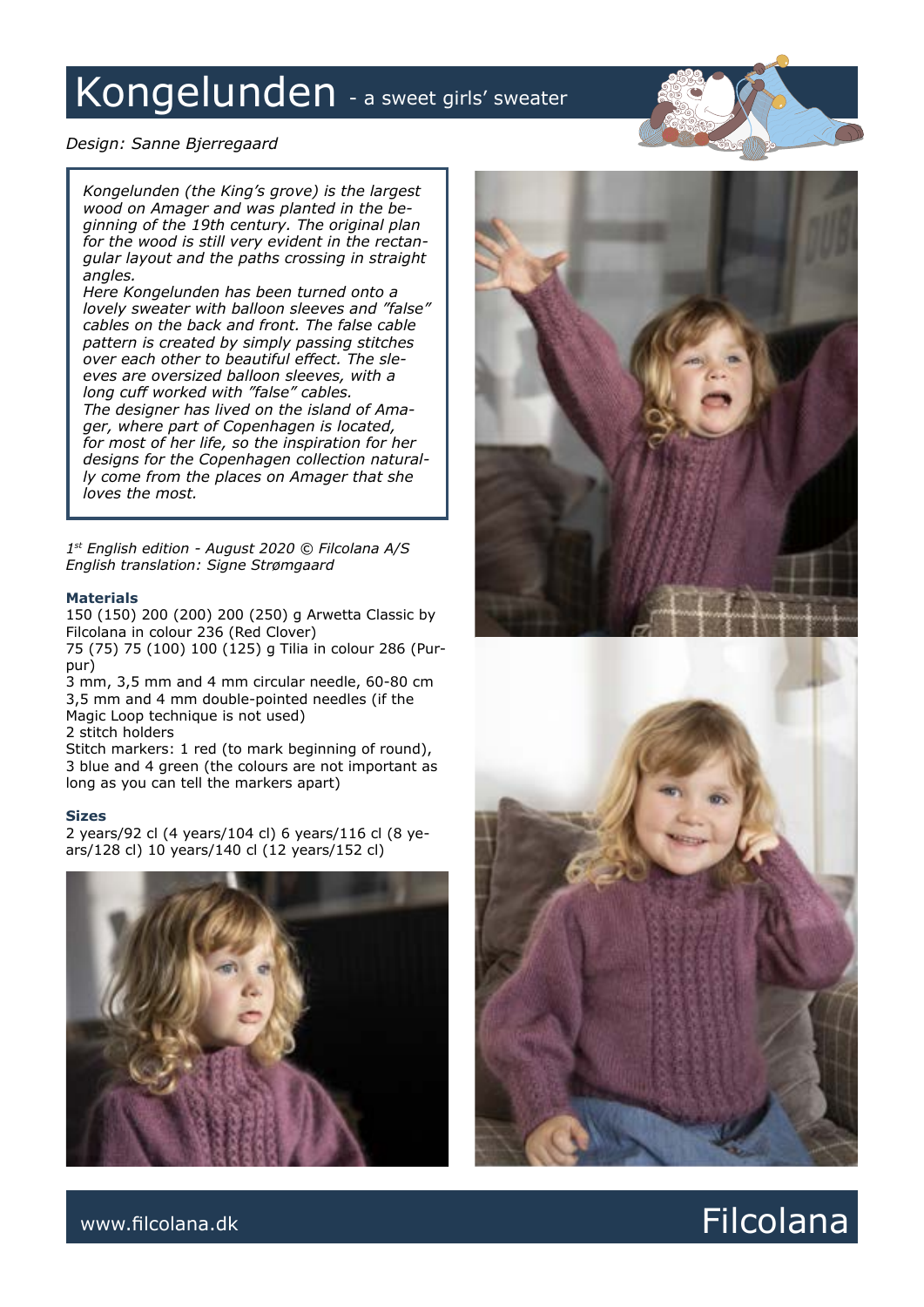# Kongelunden Page 2

#### **Measurements**

Body, chest: 56-61 (62-67) 68-73 (74-78) 79-83 (84- 88) cm Sweater, chest: 65 (70) 76 (82) 87 (92) cm

Length from shoulder: 33 (36) 39 (43) 47 (49) cm Sleeve length: 31 (33) 36 (38) 41 (43) cm

#### **Gauge**

22 sts x 28 rows in stockinette stitch on a 4 mm needle with 1 strand of each yarn held together =  $10 x$ 10 cm.

#### **Directions for knitting**

Kongelunden is worked seamlessly from the top down. Stitches are worked back and forth with increases at the shoulders until the total back width has been achieved. Then the work is divided for front and back, which are worked separately to the bottom of the armholes. Here the sections are joined again and the body worked in the round to the hem.

#### **Special abbreviations**

Skyokp: Slip 1 stitch knit-wise, knit yarn over, k1, pass the slipped stitch over the 2 knitted stitches. Skkp: Slip 1 stitch knit-wise, k2, pass the slipped stitch over the 2 knitted stitches.

M1L (Make 1 Left): From the front, lift the horizontal strand between stitches with the left needle and knit through the back loop.

M1R (Make 1 Right): From the back, lift the horizontal strand between stitches with the left needle and knit through the front loop.

M1p: From the back, lift the horizontal strand between stitches with the left needle and purl it. Skp: slip 1 stitch, knit the next stitch, pass the slipped stitch over the knit stitch.

#### **Special techniques**

Shoulder increases: Shoulder increases are worked from the RS as follows: Knit to the shoulder sts, M1L, k2 (shoulder sts), M1L.

Short rows - GSR (German short rows): Work to where the turn needs to be, turn, then slip the first stitch purl-wise with the yarn held in front. Bring the

#### **Backward loop cast-on**

Form a loop with the yarn, so the end attached to the skein of yarn is in front of the end attached to the sts on the needle, insert the right needle through the front of the loop and pull tight so the loop becomes a stitch around the needle. Repeat until you have the desired number of stitches.





working yarn up and over the needle and down on the other side, pulling hard enough on the yarn to make the stitch on the needle look like a double stitch (the 2 legs of the stitch are visible). Continue row as pattern describes.

When working across the stitch that looks like a double stitch, work it as 1 stitch, either knitting or purling the 2 legs together, as the pattern describes.

#### **Yoke**

Cast on 64 (72) 80 (80) 80 (88) sts on a 3,5 mm circular needle with 1 strand of Arwetta Classic and 1 strand of Tilia held together. Join in the round and place markers as follows:

Round 1: Place red marker (beginning of round marker, round begins to the left of the pattern on the back), p2, [k2, p2] 5 (6) 7 (7) 7 (8) times, place blue marker, k2, p2, place green marker, k2 (shoulder sts), place green marker, p2, k2, place blue marker, p2, [k2, p2] 5 (6) 7 (7) 7 (8) times, place blue marker, k2, p2, place green marker, k2 (shoulder sts), place green marker, p2, k2.

Round 2: P2, [k1, yarn over, k1, p2] 5 (6) 7 (7) 7 (8) times, slip marker, k2, p2, slip marker, k2 (shoulder sts), slip marker, p2, k2, slip marker, p2, [k1, yarn over, k1, p2] 5 (6) 7 (7) 7 (8) times, slip marker, k2, p2, slip marker, k2 (shoulder sts), slip marker, p2, k2. There are now 74 (84) 94 (94) 94 (104) sts on the needle.

Round 3: P2, [skyokp, p2] 5 (6) 7 (7) 7 (8) times, slip marker, k2, p2, slip marker, k2 (shoulder sts), slip marker, p2, k2, slip marker, p2, [skyokp, p2] 5 (6) 7 (7) 7 (8) times, slip marker, k2, p2, slip marker, k2

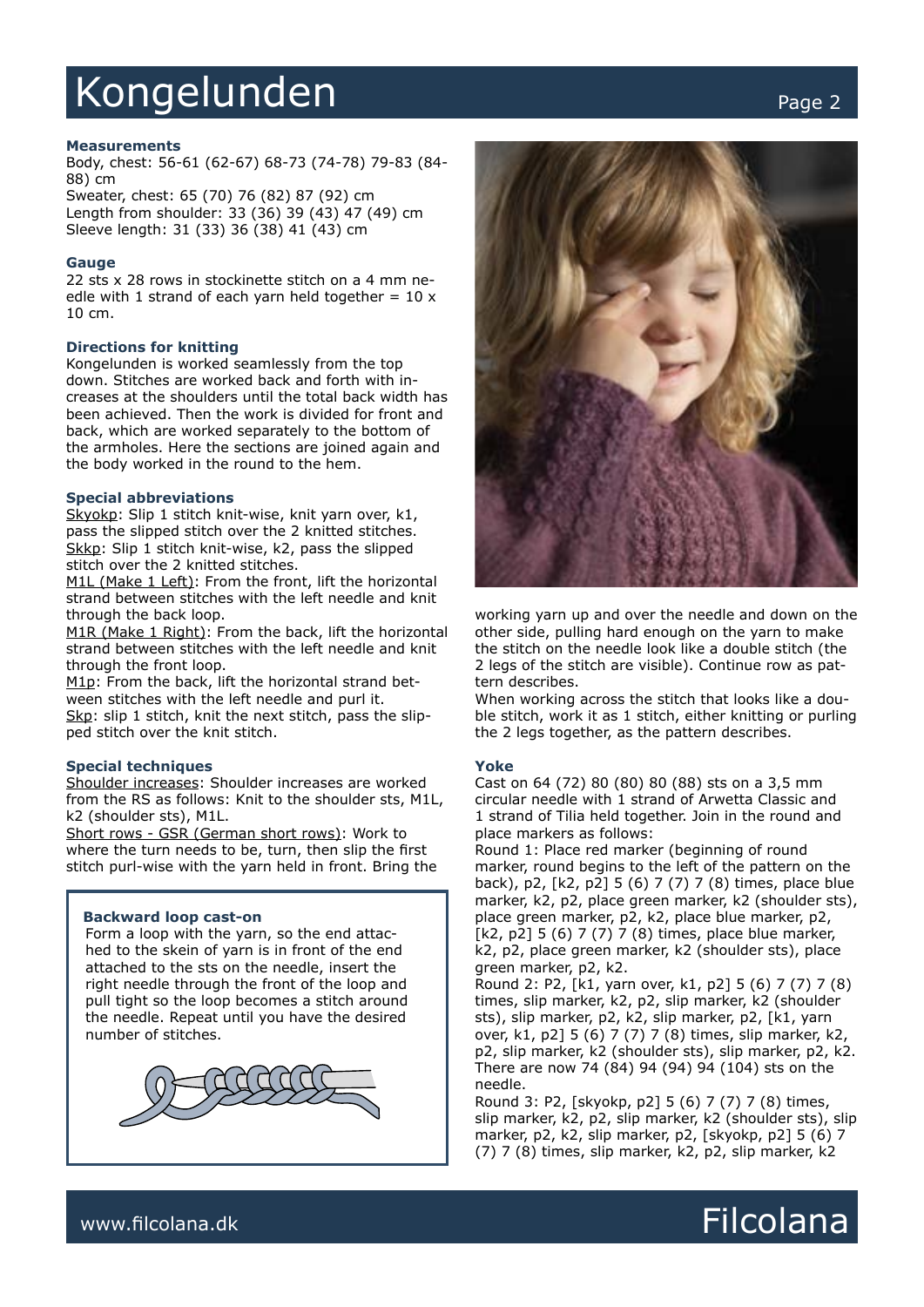# Kongelunden Page 3

Round 4: Work as Round 2.

There are now 74 (84) 94 (94) 94 (104) sts on the needle.

Round 5: Work sts as they present (knit the knit sts and purl the purl sts), knit the yarn overs.

Round 6: Work sts as they present.

Change to a 4 mm circular needle.

Round 7: \*P2, [to-2, p2] 5 (6) 7 (7) 7 (8) times, slip marker, k4, M1R, slip marker, k2, slip marker, M1L, k4, slip marker\*, repeat from  $*$  to  $*$ .

There are now a total of 68 (76) 84 (84) 84 (92) sts on the needle.

Round 8: \*P2, [k1, yarn over, k1, p2, M1p] 4 (5) 6

(6) 6 (7) times, k1, yarn over, k1, p2, slip marker, 5 r, M1R, slip marker, k2, slip marker, M1L, 5 r, slip marker\*, repeat from \* to \*.

There are now a total of 90 (102) 114 (114) 114 (126) sts on the needle.

Round 9: Work sts as they present (knitting the yarn overs), still with increases on both sides of the shoulder sts.

Round 10: Work sts as they present, still with increases on both sides of the shoulder sts.

Round 11: \*P2, [skkp, p3] 4 (5) 6 (6) 6 (7) times, skkp, p2, slip marker, knit to next marker, M1R, slip marker, k2, slip marker, M1L, knit to next marker, slip marker, repeat from \* to \*.

Round 12: \*P2, [k1, yarn over, k1, p3] 4 (5) 6 (6) 6 (7) times, k1, yarn over, k1, p2, slip marker, knit to next marker, M1R, slip marker, k2, slip marker, M1L, knit to next marker, slip marker, repeat from  $*$  to  $*$ . Round 13: Work sts as they present (knitting the yarn overs), still with increases on both sides of the shoulder sts.

Round 14: Work sts as they present, still with increases on both sides of the shoulder sts.

Repeat Round 11-14, until shoulder increases have been worked a total of 15 (16) 16 (18) 20 (20) times. There are now a total of 142 (158) 170 (178) 186 (198) sts on the needle.

Now divide work for back and front as follows: Next round: Work cable pattern Round 11 (and stockinette stitch after blue marker), to the first green marker at the shoulder sts, remove marker and bind off the 2 shoulder sts, remove marker, continue in pattern and stockinette stitch to green marker, remove marker, bind off the 2 shoulder sts, remove marker, knit to end of round.

Break the yarn and slip sts from left to right needle without knitting them to the bound off sts. There are now 64 (71) 76 (80) 84 (89) on each side.

Now work the cable pattern back and forth as follows: Row 1: P2, [skkp, p3] 4 (5) 6 (6) 6 (7) times, skkp, p2.

Row 2: K2, [p1, yarn over, p1, 3 r] 4 (5) 6 (6) 6 (7)

times, p1, yarn over, p1, k2.

Row 3: Work sts as they present, knit the yarn overs. Row 4: Work sts as they present. Repeat Row 1-4.

## **Back**

Next row (WS): Purl 19 (20) 20 (22) 24 (24) sts, work cable pattern Row 2, purl 19 (20) 20 (22) 24 (24) sts.

There are now a total of 69 (77) 83 (87) 91 (97) sts on the needle.

Continue in cable pattern and stockinette stitch on both sides as established until the armholes measure 8 (9) 9 (10) 10 (11) cm from the bound off shoulder sts. End on a WS row. Place a marker at both ends of the last row.

Next row (RS): k1, M1R, knit and work cable pattern to the last st, M1L, k1.

Work 3 rows of cable pattern and stockinette stitch. Repeat these 4 rows a total of  $3(3)$   $3(3)$   $4(4)$  times. There are now a total of 75 (83) 89 (93) 99 (105) sts on the needle. End on a WS row. Break the yarn.

## **Front**

Join the yarn from the WS to the resting front sts and work the front the same as the back, but do not break the yarn after the last WS row.

Now work the cable pattern in the round: Round 1: P2, [skkp, p3] 4 (5) 6 (6) 6 (7) times, skkp, p2.

Round 2: P2, [k1, yarn over, k1, p3] 4 (5) 6 (6) 6 (7) times, k1, yarn over, k1, p2.

Round 3: Work sts as they present, knit the yarn overs.

Round 4: Work sts as they present. Repeat Round 1-4.

## **Body**

Now continue in the round as follows:

Next round (RS): Work across front as established, cast on  $2(2)$  3 (4) 4 (5) new sts in extension of the front sts using the backward loop method, place side marker, cast on 2 (2) 3 (4) 4 (5) more new sts, work across back sts as established, cast on 2 (2) 3 (4) 4 (5) new sts in extension of the back sts, place a marker for the beginning of the round, cast on 2 (2) 3 (4) 4 (5) new sts. Join the work in the round. There are now a total of 158 (174) 190 (202) 214 (230) sts on the needle.

Continue in the round in cable pattern and stockinette stitch as established until the work measures 15 (16) 19 (21) 22 (23) cm from the armholes. End on Round 1 of the cable pattern.

Change to a 3 mm circular needle.

Only size 2, 6 og 10 years

Next round: \*\*P2tog, \*k2, p2\*, repeat from \* to \* to first cable, [k2, p1, p2tog] 4 (5) 6 (6) 6 (7) times, k2,  $\#p2$ , k2#, repeat from  $\#$  to  $\#$  to 2 sts before marker, p2tog\*\*, slip marker, repeat from \*\* to \*\*. There